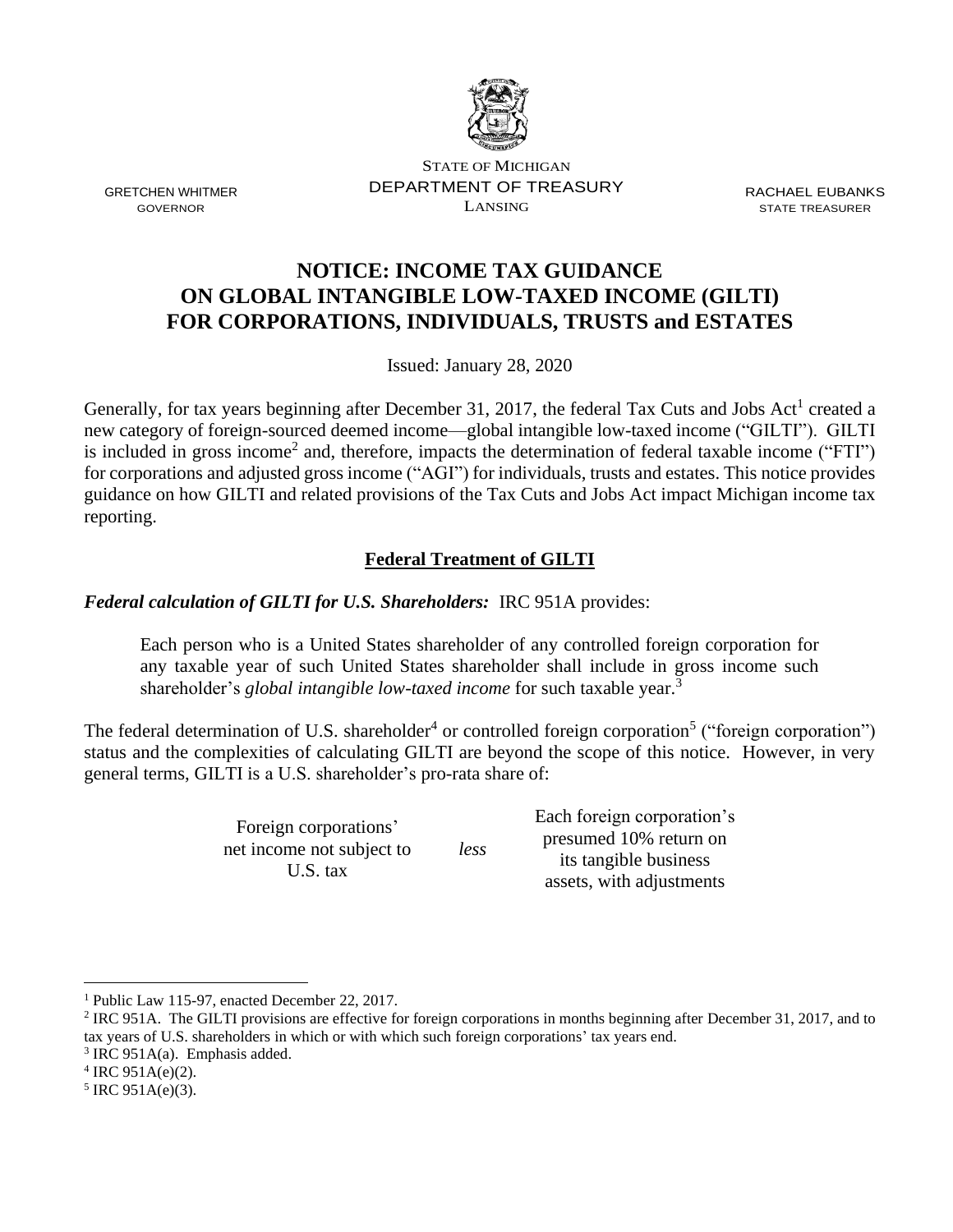*Federal GILTI adjustments for corporations:* In addition to determining the amount of GILTI in gross income, a corporate taxpayer may make two adjustments. First, for some taxpayers, IRC 78 "grosses up" income by treating as a dividend certain foreign taxes deemed paid, including taxes attributable to GILTI.<sup>6</sup> Second, IRC 250(a)(1)(B) allows a 50% deduction of GILTI and the IRC 78 gross-up attributable to GILTI. 7

**Example 1:** Assume a corporation is subject to IRC 78 gross-up and is deemed to have paid foreign tax of \$10 on \$90 of GILTI included in gross income.

| <b>GILTI</b> for Corporations                    |         |
|--------------------------------------------------|---------|
| GILTI under IRC 951A                             | \$90.00 |
| Plus: IRC 78 gross-up attributable to GILTI      | 10.00   |
| <i>Less:</i> IRC $250(a)(1)(B)$ deduction of 50% | (50.00) |
| <b>GILTI</b> included in FTI                     | \$50.00 |

*Foreign-derived intangible income (FDII***).** IRC 250 also establishes a new category of a U.S. corporation's income, Foreign Derived Intangible Income ("FDII"), and provides a deduction separate from the GILTI and gross-up deduction discussed above. Generally, FDII is an estimate of a U.S. corporation's direct income from sales of goods and services to foreign markets that exceeds a presumed return on its tangible assets.<sup>8</sup> If a U.S. corporation has FDII, 37.5% of that amount for a taxable year can be deducted.<sup>9</sup>

*Federal GILTI adjustments for electing individuals, trusts and estates***.** Generally, individuals, trusts and estates include GILTI in gross income without adjustments under IRC 78 and IRC 250. However, an individual, trust or estate may elect to pay a tax equal to a U.S. corporation's on GILTI under IRC 962(a)(1) and  $951A(f)$ .<sup>10</sup> If the federal election is made, these taxpayers also apply the corporate adjustments for IRC 78<sup>11</sup> and IRC 250(a)(1)(B).<sup>12</sup>

*Federal treatment of an actual distribution of earnings and profits for electing individuals, trusts and estates***.** An individual, trust or estate that made an IRC 962(a)(1) election to pay a tax equal to a corporate tax on GILTI may receive an actual distribution (as opposed to GILTI, which is deemed income) from the foreign corporation in the future. If an actual dividend is paid, IRC 962(d) requires the taxpayer to include in gross income the actual dividend less any federal tax paid on specific income, which includes GILTI.

<sup>10</sup> Trusts and estates may make an IRC  $962(a)(1)$  election under Treas. Reg. 1.962-2(a).

<sup>6</sup> IRC 78, IRC 960.

<sup>&</sup>lt;sup>7</sup> The 50% deduction is reduced to 37.5% for taxable years beginning after 2025. IRC 250(a)(3)(B).

<sup>8</sup> Internal Revenue Service, *Notice of proposed rulemaking, Deduction for Foreign-Derived Intangible Income and Global Intangible Low-Taxed Income,* 84 FR 8188 (March 6, 2019).

<sup>&</sup>lt;sup>9</sup> IRC 250(a)(1)(A). The 37.5% deduction is reduced to 21.875% for taxable years beginning after 2025. IRC 250(a)(3)(A).

<sup>&</sup>lt;sup>11</sup> Treas. Reg. 1.962-1(b)(1)(i)(B)(3).

<sup>12</sup> 84 FR 8200 (March 6, 2019).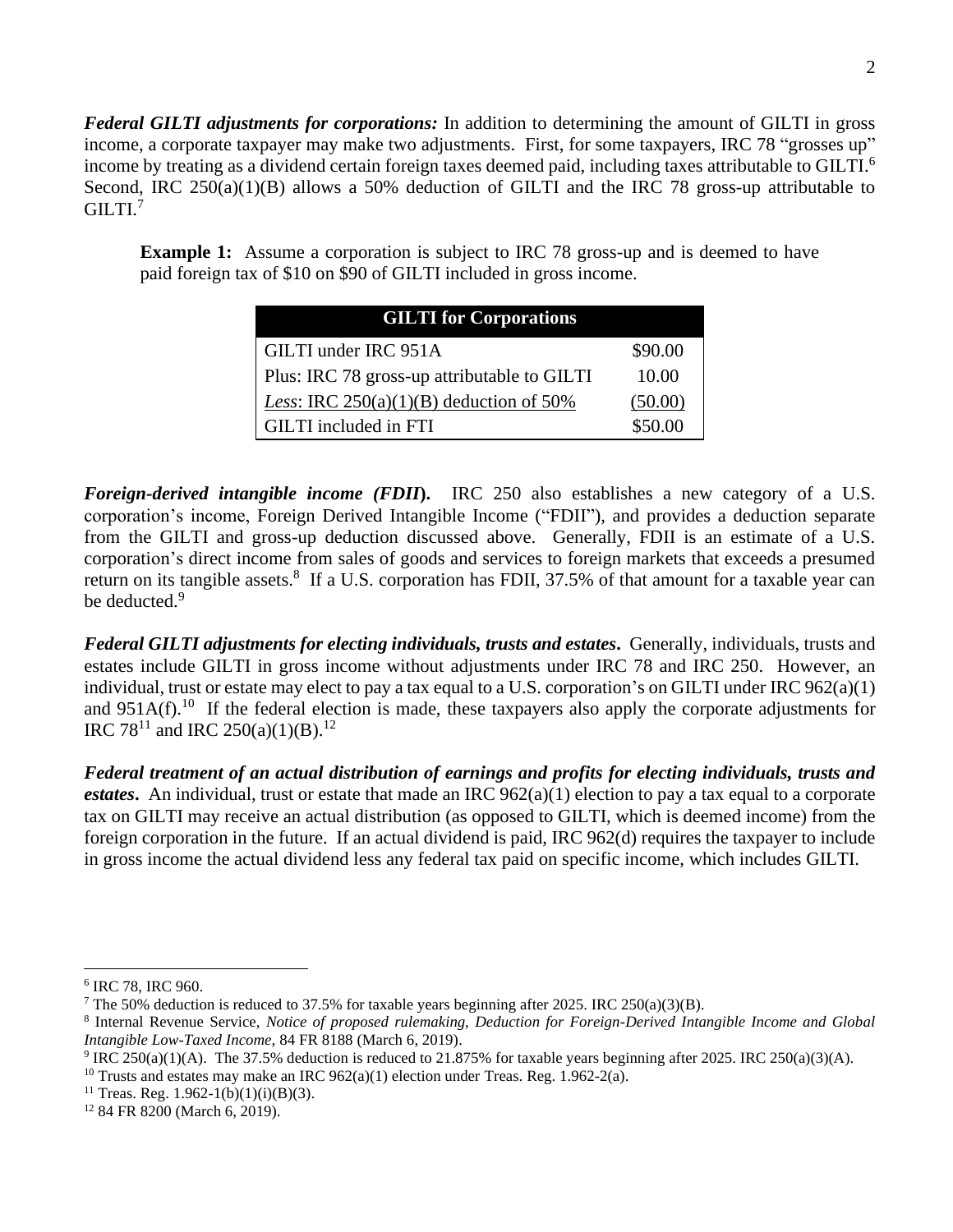**Example 2:** An individual makes the election under IRC  $962(a)(1)$ . Assume for purposes of IRC 78 that the individual is deemed to have paid foreign tax of \$10 on \$90 of GILTI included in gross income. The individual paid no other tax on income to which the election under IRC  $962(a)(1)$  applies.

| <b>Year 1: Deemed income (GILTI)</b>           |         | <b>Year 2: Actual income</b>         |         |
|------------------------------------------------|---------|--------------------------------------|---------|
| GILTI in gross income                          | \$90.00 |                                      |         |
| Plus: IRC 78 foreign tax gross-up              | 10.00   |                                      |         |
| <i>Less:</i> IRC $250(a)(1)(B)$ deduction, 50% | (50.00) | Foreign dividend                     | \$90.00 |
| GILTI included in AGI                          | \$50.00 | Less: Tax paid in Year 1 on GILTI    | (2.50)  |
|                                                |         | Net foreign dividend in gross income | \$87.50 |
| U.S. tax $@$ 21% corporate rate                | \$10.50 |                                      |         |
| Less: 80% foreign tax credit                   | (8.00)  |                                      |         |
| Net U.S. tax                                   | \$2.50  |                                      |         |

### **Michigan Income Tax Treatment of GILTI**

#### *C corporations*

Tax base. The starting point of Michigan CIT is "business income,"<sup>13</sup> which is "federal taxable income."<sup>14</sup> Therefore, GILTI, IRC 78 gross-up, and the IRC 250 deductions for GILTI and FDII are included in the starting point of the CIT return (Form 4891, line 12 or Form 4897, line 21 for unitary business group members) to the extent they are included in (or deducted from) FTI. Business income is then adjusted to reach the corporate income tax base before allocation or apportionment.<sup>15</sup> One adjustment provides:

*To the extent included in federal taxable income*, deduct dividends and royalties received from persons other than United States persons and foreign operating entities, including, but not limited to, amounts determined under section 78 of the internal revenue code or sections 951 to 964 of the internal revenue code.<sup>16</sup>

The extent to which GILTI and IRC 78 gross-up are included in FTI are their *net* amounts after their IRC  $250(a)(1)(B)$  deduction. Therefore, business income is adjusted on Form 4891, line 28 (Form 4897, line 33 for unitary business group members) to remove—to the extent included in or deducted from FTI— GILTI, IRC 78 gross-up, and the IRC  $250(a)(1)(B)$  deduction.

 $13$  MCL 206.603(3).

<sup>&</sup>lt;sup>14</sup> MCL 206.607(1), subject to adjustments for IRC 168(k) and 199.

<sup>&</sup>lt;sup>15</sup> MCL 206.23(2).

<sup>16</sup> MCL 206.623(2)(d). Emphasis added.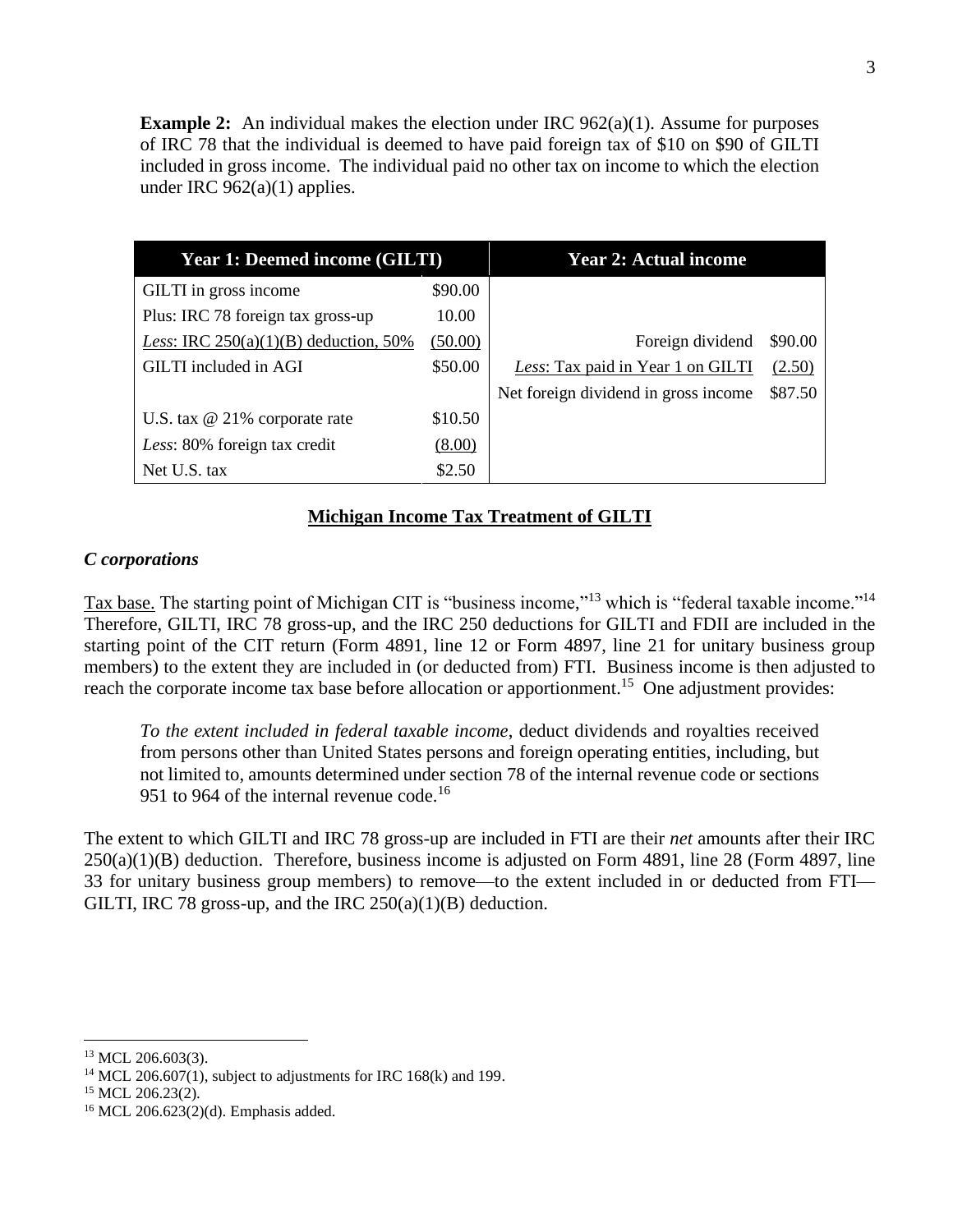| <b>Federal Taxable Income</b>               | <b>Corporate Income Tax Base</b> |                                               |       |
|---------------------------------------------|----------------------------------|-----------------------------------------------|-------|
| Ordinary Income <sup>17</sup>               | \$100                            | <b>FTI</b>                                    | \$120 |
| Plus: IRC 951A GILTI inclusion              | 90                               |                                               |       |
| Plus: IRC 78 gross-up attributable to GILTI | 10                               | MCL $206.623(2)(d)$ subtraction:              |       |
| Less: IRC 250 deduction:                    |                                  | IRC 951A (GILTI)<br>90                        |       |
| $(a)(1)(A): 37.5\%$ FDII<br>(30)            |                                  | IRC 78 gross-up of GILTI<br>10                |       |
| $(a)(1)(B)$ : 50% GILTI + IRC 78<br>(50)    |                                  | <i>Less:</i> IRC $250(a)(1)(B)$<br>(50)       |       |
| Total IRC 250 deduction                     | (80)                             | <b>Net GILTI Subtraction</b>                  | (50)  |
| FT I                                        | \$120                            | <b>Corporate Income Tax Base<sup>18</sup></b> | \$70  |

**Example 3:** Assume the facts given in the "Federal Taxable Income" column.

**Note:** There is no adjustment in the CIT for the IRC 250(a)(1)(A) FDII deduction; therefore, the CIT tax base reflects the taxpayer's \$30 FDII deduction.

Allocation and Apportionment. The corporate income tax base is subject to allocation or apportionment based on a sales factor.<sup>19</sup> "Sales" are generally limited to amounts received by the taxpayer as consideration.<sup>20</sup> However, certain sales are carved out from those criteria. Section  $609(4)(e)$  states:

For taxpayers not engaged in any other business activities, sales include, interest, dividends, and other income from investment assets and activities and from trading assets and activities.<sup>21</sup>

Most taxpayers have business activities beyond those described in section 609(4)(e) and, thus, will not include GILTI or IRC 78 gross-up in their sales factor. However, for a taxpayer with no other activity, GILTI and IRC 78 gross-up attributable to GILTI are income from an investment activity—i.e., an investment in a foreign corporation—and are consequently included in the sales factor. For a unitary business group, each member's respective business activity should be considered to determine if the income from investment activity is included in sales.

If GILTI and IRC 78 gross-up are included in sales, those sales are sourced under MCL 206.665(10)(b).

### *Individuals, trusts and estates*

Tax base. If a Michigan individual, trust or estate has GILTI from direct ownership of a foreign corporation, to the extent it is included in adjusted gross income, that GILTI is intangible nonbusiness income

<sup>&</sup>lt;sup>17</sup> Assume this taxpayer's activity and assets produce FDII in the amount of \$80, which is a component of the \$100 of ordinary income.

<sup>&</sup>lt;sup>18</sup> Subject to allocation or apportionment and adjustment for business loss, if available. MCL 206.623(2).

<sup>&</sup>lt;sup>19</sup> MCL 206.661.

<sup>&</sup>lt;sup>20</sup> MCL 206.609(4).

<sup>&</sup>lt;sup>21</sup> MCL 206.609(4)(e).